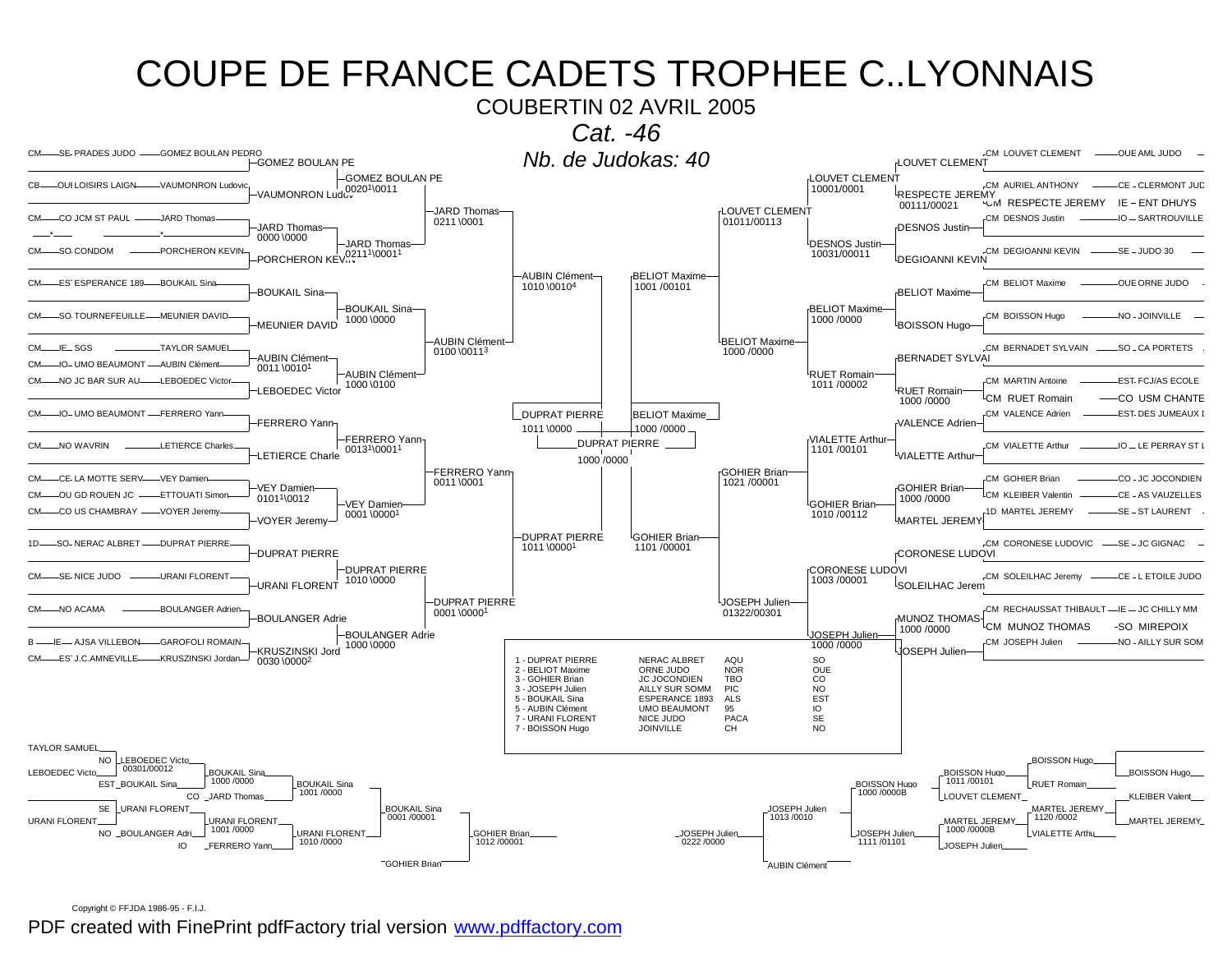### COUPE DE FRANCE CADETS TROPHEE C. LYONNAIS COUBERTIN 02 AVRIL 2005 Cat. -50 1D-CO- CHATEAUNEUF -SAUVAIRE Joris Nb. de Judokas: 48 **CM MENUT MAURICE** -OUE SO CANDE SAUVAIRE Joris-**MENUT MAURICE** CM DUBUSSY TANGUY IF - DOJO SUD 77 -SAUVAIRE Joris-1010/0000 **MENUT MAURICE** CHANDESON J.BA, 0110 \00103 CM TOURAINE Adrien CO - CHATEAUNEUR CM-ES' J.C. VAL DE M--VARO Avmeri 1000 /0000 TOURAINE Adrier CHANDESON J.BAPTIST<sub>1010</sub> \0000  $1D -$ -IE-JC RAINCEEN -SAUVAIRE Joris-**BESSI CEDRIC** NO.I AMRERSART SMAGGHE Thomay CM COINDET MICKAEL  $SO-ASCPA$  $1D -$ 02001\0001 10001/0001 **SMAGGHE Thomas COINDET MICKAEL** SMAGGHE Thomas BESSI CEDRIC--DALAUDIERE RAP. 10001\0001 -OU JC NAZAIRIEN CARO VALENTIN CM IDBAZZI Kevin CE - A.D.J. 21  $CM -$ 1000 /0000 <sup>l</sup>BESSI CEDRIC DALAUDIERE RAPHAEL CE YZEURE JUDO CM RESSLCEDRIC -SE - JC MONACO  $CM$ 1001/0030 -DURAND Michael **BRODIN DAMIEN**  $CR$  $-SE$ -ALECOLE MAZZ -DHRAND Michae CM DIGHLOTTO Vann NO . SMPS DUNK 00111\00011 01122/01112 -DURAND Michael DIGUI OTTO Yann CM-ES' ALLIANCE JUDO-FALZONE Francois dav 1000 \0000 -DURAND Michael **BRODIN DAMIEN-**-MERLE Cédric CM BRODIN DAMIEN NO IDOREX TAITIN  $IF = APFFP CONIPVE$  $CM$ 1000 /0000 1001\00001 **MERLE Cédric** BRODIN DAMIEN CM DE SALENEUVE Kenny EST DOJO VOSGIE 1000 / 0002 -DURAND Michael **BRODIN DAMIEN**  $1D<sub>-</sub>$ -CE-JC SENNECEY --LATHENE Medh CM GRECO Kévin -SE - DOJO LA PENN 10101\00012 0010 /00022 **LATHENE Medhi GRECO Kévin**  $CM_{-}$  $\Box$  $\Omega$ <sub>r</sub>  $\angle$  ACRR KERHARO Mathie 1010 \0000 **LATHENE Medhi** GRECO Kévin SO ROQUES MANRIC PIERRE CO - SC AMBOISE CM-CM GOULET Sylvain 00101\00012 1000 /0000 MANRIC PIERRE **GOULET Svlvain** <sup>1</sup>1D DELAVERGNE CASIMIRIO - MERCOEUR 1030 /00002 CM-SO ST LYS OLYMP--FREIXEDAS ANTHONY CM DASILVA Julien -IO - AS VAUREAL **DURAND Michael** PIETRI LOIC **EREIXEDAS ANTHO** <sub>[</sub>DASILVA Julien 0111<sup>1</sup>\0011<sup>2</sup> -0200 /0000 -FREIXEDAS ANTHO DEGORCE JORYS PIETRI LOIC  $CM$  $C<sub>O</sub>$  LLIBC BRIVE I AVAL Romai CM DEGORCE JORYS  $-SO$  . IC DU BORN 10002/0110 02001\0001 **DEGORCE JORY BOUCHER Mathias** 1011/0000 S<sub>CM</sub> AMY Sebastien -BOUCHER Mathias  $CM -$ -NO DOJO REMOIS OULE AMI JUDO 1000 \0000 00601/00012 FREIXEDAS ANTHO DEGORCE JORYS **EST DOJO VOSGIEN** ABEL Julie 1D NICOLAS Bastien **FST A.I 54** 0010 \0000<sup>2</sup> 0200 /0000 REVIS JEFFREY NICOLAS Bastier -SE-JC SIX FOURS -REVIS JEFFREY CM JOUY Thibaut NO - JC ABBEVILLE 10011\00111 01011/0001 -REVIS JEFFREY <sup>L</sup>NICOLAS Bastien -IO-AS HERBLAY -JEGUGUERIN Floria CM RENARD Florian -CO - JC VENDOME U  $CM -$ 01002/00103 1001\00001 JEGUGUERIN Flor **RENARD Florian FREIXEDAS ANTHO** PIETRI LOIC CM-IF-JC CHILLY MM - FGRAND JEREMY 1D FFI ICIEN Benoit  $1001/0000$ -CO - US SALAZES 1000 \0000 LEGRAND JEREMY **FELICIEN Benoit** NEGRIER Romai  $CM$  $-$ CO A.II ISI F CM RARONNA KEVIN  $IF = RHSI$ 10011\00001 1022/00102 LEGRAND JEREMY **FELICIEN Benoit** OUI JC TRELAZEEN SUPIOT Nicola 1D HAROUD JULIEN -CE - SO GIVORS C<sub>R</sub> 0230<sup>2</sup>\0010<sup>2</sup> 1000 /0000 **HAROUD JULIEN** SUPIOT Nicolas--LEGRAND JEREMY PIETRI LOIC  $CM$ SE-JC SIX FOURS **TANTARO MAXIME** CM PIFTRU OIC  $-SE - JC$  MONACO 10011\00011 01031/01011 **TANTARO MAXIME** PIETRI LOIC CE-A.D.J. 21 **BRIGAND Quenti** 1D MORGADO JEREMY SO-JC MORLAS  $1D-$ 01012\00113 00121/00012 TANTARO MAXIME PIETRI LOIC- $-IO$ - JC GONESSE  $-$ -GUILLAUME Gabi CM DELIGNY Romain -NO-JC LAON  $CM$ — 1000 \0000 1000/0010 **GUILLAUME Gabin** LDELIGNY Romair 1 - PIETRI LOIC **JC MONACO** PACA **SE** 2 - DURAND Michael AL ECOLE MAZZI PACA SE 3 - BRODIN DAMIEN APEEP COUPVRAY 77 IE 3 - FREIXEDAS ANTHONY ST LYS OLYMP **MP** SO 5 - LEGRAND JEREMY **JC CHILLY MM** 91 IE 5 - MORGADO JEREMY **JC MORLAS** AOU **SO** 7 - LATHENE Medhi **JC SENNECEY BOU CE** 7 - GRECO Kévin DOJO LA PENNE PACA **SE FALZONE France** DE SALENEUVE K EST FALZONE Franco DIGUI OTTO Yan 1010/00002 1110/0000 **MERLE Cédric ATHENE Medh GRECO Kévin** DIGUI OTTO Yan 1000 /0000 1000 /0000 CE LATHENE Medhi. LATHENE Medhi. **GRECO Kévir** GRECO Kévir 01012/00211 0011/0001 CO\_SAUVAIRE Jori **BESSI CEDRIC** MORGADO JEREM NO BOUCHER Mathia LEGRAND JEREMY MORGADO JEREMY MORGADO JEREMY  $01112/00103$ 0000/0000 00101/00022  $0220/0000$ **BOUCHER Mathia REVIS JEFFREY** MORGADO JEREM' DELIGNY Romain  $01012/00101$ 1000/0000 SE \_REVIS JEFFREY LEGRAND JEREMY **BRODIN DAMIEN.......** MORGADO JEREMY **FREIXEDAS ANTH** FFI ICIEN Beno 0011/0001  $00112/0010$  $02001/0001$  $0021/00101$ IE. **LEGRAND JEREMY** DEGORCE JORYS **BRODIN DAMIEN** FREIXEDAS ANTH

Copyright © FFJDA 1986-95 - F.I.J.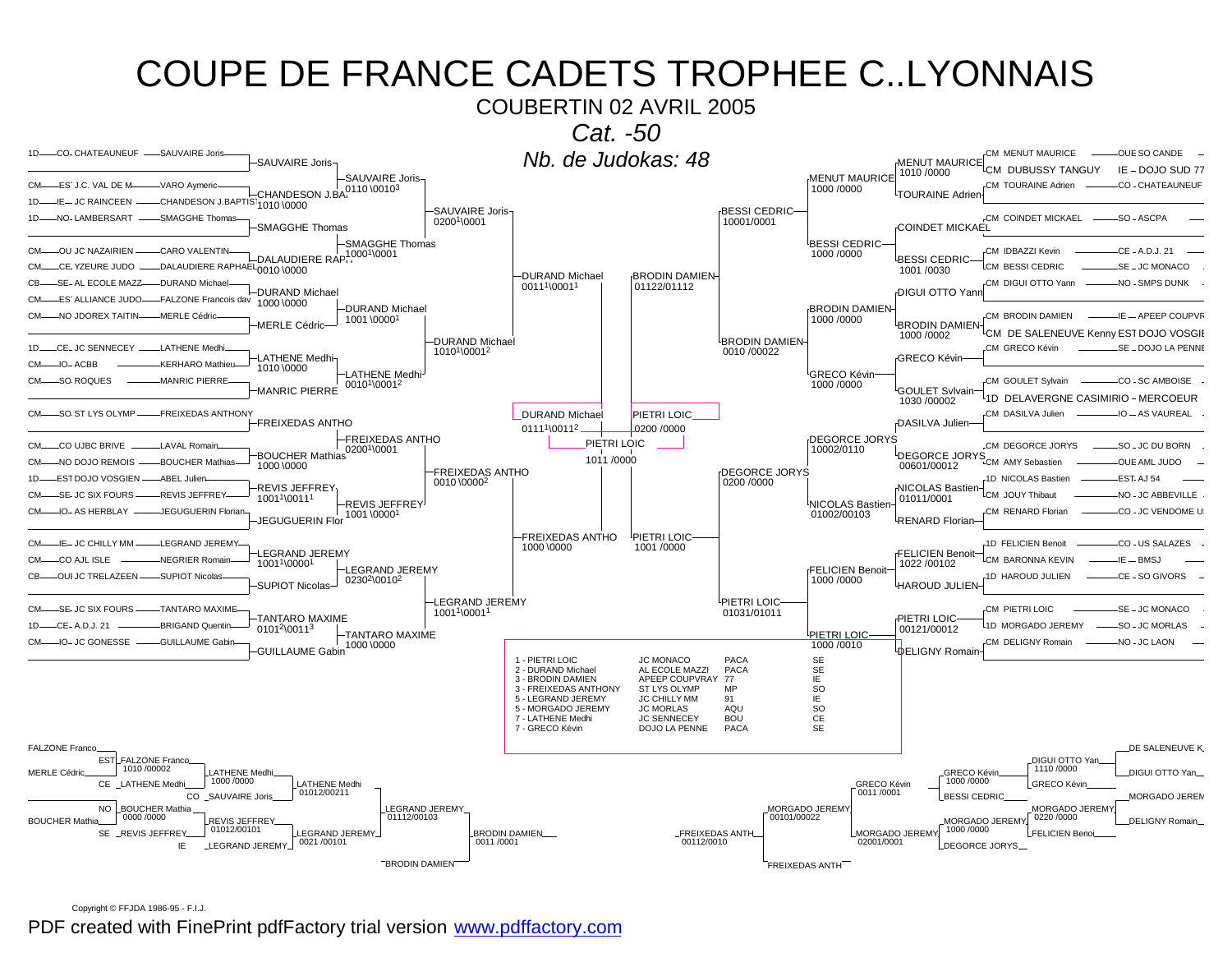

Copyright © FFJDA 1986-95 - F.I.J.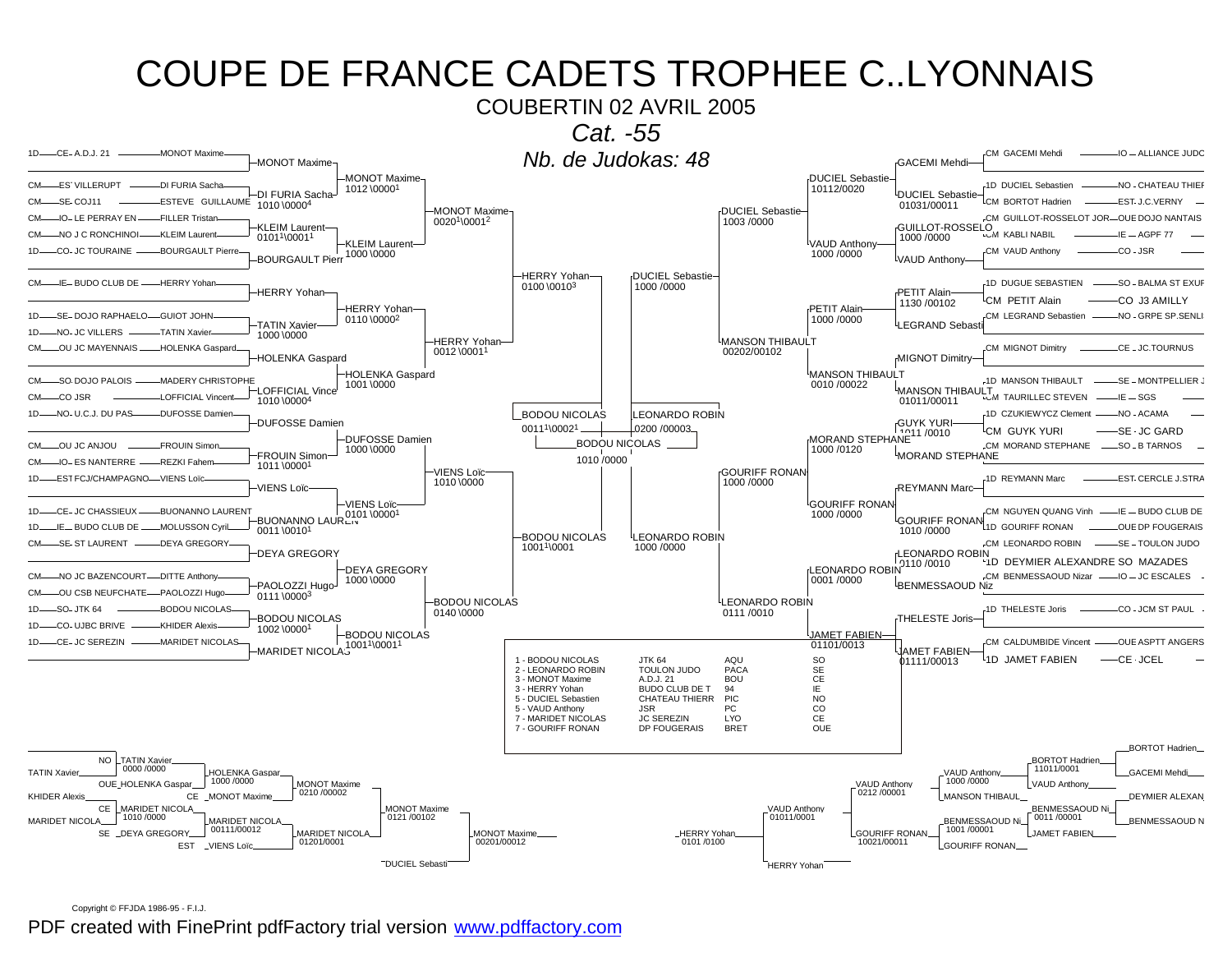### COUPE DE FRANCE CADETS TROPHEE C. LYONNAIS COUBERTIN 02 AVRIL 2005 Cat. -60 CM-IE-J.C.MAISONS A -MESSADI Samir Nb. de Judokas: 49 -CM BOUSSIOUS THOMAS -SE - NICE JUDO -MESSADI Samir **BOUSSIOUS THOMA** CM-CE AL GRESIVAUDA-BENILLOUCHE Joey "I'D PASSOS Mickael -NO - FISME 0201 0010 1011/00001 **-VERGE VINCENT COUILLEBAULT Ju** SO-QUINT FONSEGR - VERGE VINCENT -1D COUILLEBAULT Julien--CO - AJL RACING 01021/0011 1000 \0000 <sup>l</sup>COUILLEBAULT Ju **VERGE VINCENT CREUILLOT Charl** GALUT ADRIEN-CO-JCM ST PAUL CREUILLOT Charles 1D BONOLA MARC OUE IC ALL SCOREE  $1D -$ 1112\0000 10011/0001 **CREUILLOT Charl BONOLA MARC** -SE- JK MOUANSOIS--ROBOAM YANNIC 1000 \0000 -CREUILLOT Charl <sup>L</sup>GALUT ADRIEN-BACHACHE TAREK 1000 \0000 -IO-MERCOEUR -BACHACHE TAREK 1D GALUT ADRIEN SO - RODEZ **CM** 00021/00011 GALUT ADRIEN 1D PERRIN HUGO  $-$ IO - MERCOELIR 01011/00121 -CREUILLOT Charl **PETITE Kevin** 1D ........ EST ACS PELIGEOT M. CERE Martin CM ROUMLER KEVIN  $SO - DO$  IO PALOIS 0101 \00001 0030 /00002 **ROUMIER KEVIN** -MERCEREAU Bapti TROUILLARD SEBA<sup>1</sup>010/00002 CM-OU JC ANJOU -MERCEREAU Baptist CM GUYK ALEXANDRE -SE – JC GARD 1001\01013 -MERCEREAU Bapti  $CALICMD$ STI IMPH DAVID CM TROUILLARD SERASTIEN\_IF\_ICRV  $CM$ 0032 / 00101 1001\00111 **STUMPH DAVID TROUILLARD SEBA** CHOLEWIACK RO PETITE Kevin  $CM$ -NO WAVRIN **KESTEI YN Dimitr** CM PETITE Kevin **EST JC PONTARLIER** 0200 \0010 01201/0011 **KESTELYN Dimitr** PETITE Kevin CM MARTELLOTTA YANN CE ASSO JUDO I 1000 /0000 CHOLEWIACK RO PETITE Kevin CE-ASS, MAILLOT -BESLAND Timothee 1D JEANNIN Morgan -NO - JC ESPERANCE  $R(1001)00001$ 1001/00001 CHOLEWIACK JEANNIN Morgar CHOLEWIACK ROBIN 1000 0000  $SE$ <sub>-CO</sub>.111  $1D<sub>-</sub>$  $CR$ -SE- AL ECOLE MAZZ----- DUFOND Eric **CM FERRAHIAN MAXIME**  $-E = JCRV$ **CREUILLOT Charl PETITE Kevin** FERRAHIAN MAXIM **DUFOND Eric**  $FERRAHIAN MAXIM$ 01103\01003 1000/0000 **CM FAGOT Jonas** -OUI RANVILLE -DUFOND Eric-CREUILLOT Charl 1D CENCI Aurelien **LEST.IC DE STRASB** WERLE Felix NO . JUDO OISE PIC  $1D<sub>-</sub>$ 0001 /0000 .1010<sup>1</sup>\0002 LEDENTU SEBAST. CENCI Aurelier 01111/00011 -LEDENTU SEBASTIEN  $1D -$ -SO- US VILLENAVE 1010 \0000 DUFOND Eric-FERRAHIAN MAXIM -OUI UCJ 49 LOTTEAU EMMANUEI 1D SOYERE GAETAN -CE - UJ RHONE 1000 \0000 10021/0011 TAHRI ZAKARIA-**SOYERE GAETAN** -IE-JC CHILLY MM -TAHRI ZAKARIA CM HIL FABIEN -SE - NICE JUDO 00201\00112 1001/0000 **JOY Ewran** SOYERE GAETAN -CO- JC VENDOME US--JOY Ewrar 1D VI III I FMINFY Arthur CO - US ORLEANS J.  $1D -$ 0110/01003 01301\0111 <sup>l</sup>VUILLEMINEY Ar **JOY Ewran** 1D MORETALL Mathieu -FST A.FAMIL.CUL 0010 /0000 DUFOND Eric-**GOMES DAMIEN-** $CM$  \_\_\_\_ CE. JCEL **TAURON NICOLAS** 1001 \0100 1000 /0000 1D PONTAL BA Julien CO - PORTOIS **TAURON NICOLAS** PONTALBA Julier 1D VIGUIE MATHIEU  $-$ SE JC SALEILLES 1000 /0000H PIERREL Baptist **GOMES DAMIEN-EST DOJO VOSGIEN** -PIERREL Baptist 1D GOMES DAMIEN  $-SO - UJBA$  $1D -$ 1000 \0000 1001/0000 PIERREL Baptist<sup>J</sup> <sup>L</sup>GOMES DAMIEN FAROUD GONTHIER EN 1100 \0000 SE-ASC RENE SABR--PIERREL Baptist <sup>L</sup>GOMES DAMIEN-**IO-MANTES AS ADINGRA Thomas** CM PICOT Eole  $-10 - POISSY$  . I. LIC 1000 \0100 1100 /0000 **ADINGRA Thomas** PICOT Eole -ADINGRA Thomas PICOT Eole CM-NO WAVRIN -BLERVACQUE Julier -CM\_DEUR Jordan **EST HAUT DOUBS JU** 0010 0000 01012/00103 **BLERVACOUE Jul LEDROGO LAURENT** 1D-CO-DOJO LUISANTA-LAPLACE Frederic **W LEDROGO LAURENT** 1 - CREUILLOT Charles **JCM ST PAUL** REU  $_{\rm CO}$ —IE — CAMI LINAS MO 10111/0102 1000 \0000 **JC PONTARLIER** EST 2 - PETITE Kevin  ${\sf FC}$ 3 - GOMES DAMIEN **UJBA** AOU SO 3 - DUFOND Eric AL ECOLE MAZZI **PACA** SE 5 - CHOLEWIACK ROBIN COJ11 **LR** SE 5 - FERRAHIAN MAXIME **JCRV** IF 93 7 - PIERREL Baptiste **DOJO VOSGIEN** LOR **EST** 7 - TROUILLARD SEBASTIEN JCRV ΙE 93 ROBOAM YANNICK MARTELLOTTA YA SE ROBOAM YANNICH **IFANNIN Morgan**  $0200/0010$ 11101/01023 **TROUILLARD SEB BACHACHE TAREK VERGE VINCENT JEANNIN Morgan** 01102/0032 1000 /0001 SO \_VERGE VINCENT\_ **TROUILLARD SEB** CHOLEWIACK R **TROUILLARD SEB** 1000 /0001 1000 /00104 SE \_CHOLEWIACK R **GALUT ADRIEN** SO LLEDENTU SEBAST CHOLEWIACK R FERRAHIAN MAXI PONTALBA Julie  $0000 / 0000$ 10101/00012 1000 /0000 0000 /0000 LEDENTU SEBAST **FDENTU SEBAST** PICOT Fole PONTALBA Julie  $02001/00013$ 0001/0000 PIERREL Bantis DUFOND Frie CO \_JOY Ewrar GOMES DAMIEN FERRAHIAN MAXI **PICOT Fok** 1010/0010 01411/00011 1001/00001 0010/0000 **EST** PIERREL Bapti FERRAHIAN MAXI "GOMES DAMIEN" **DUFOND Eric**

Copyright © FFJDA 1986-95 - F.I.J.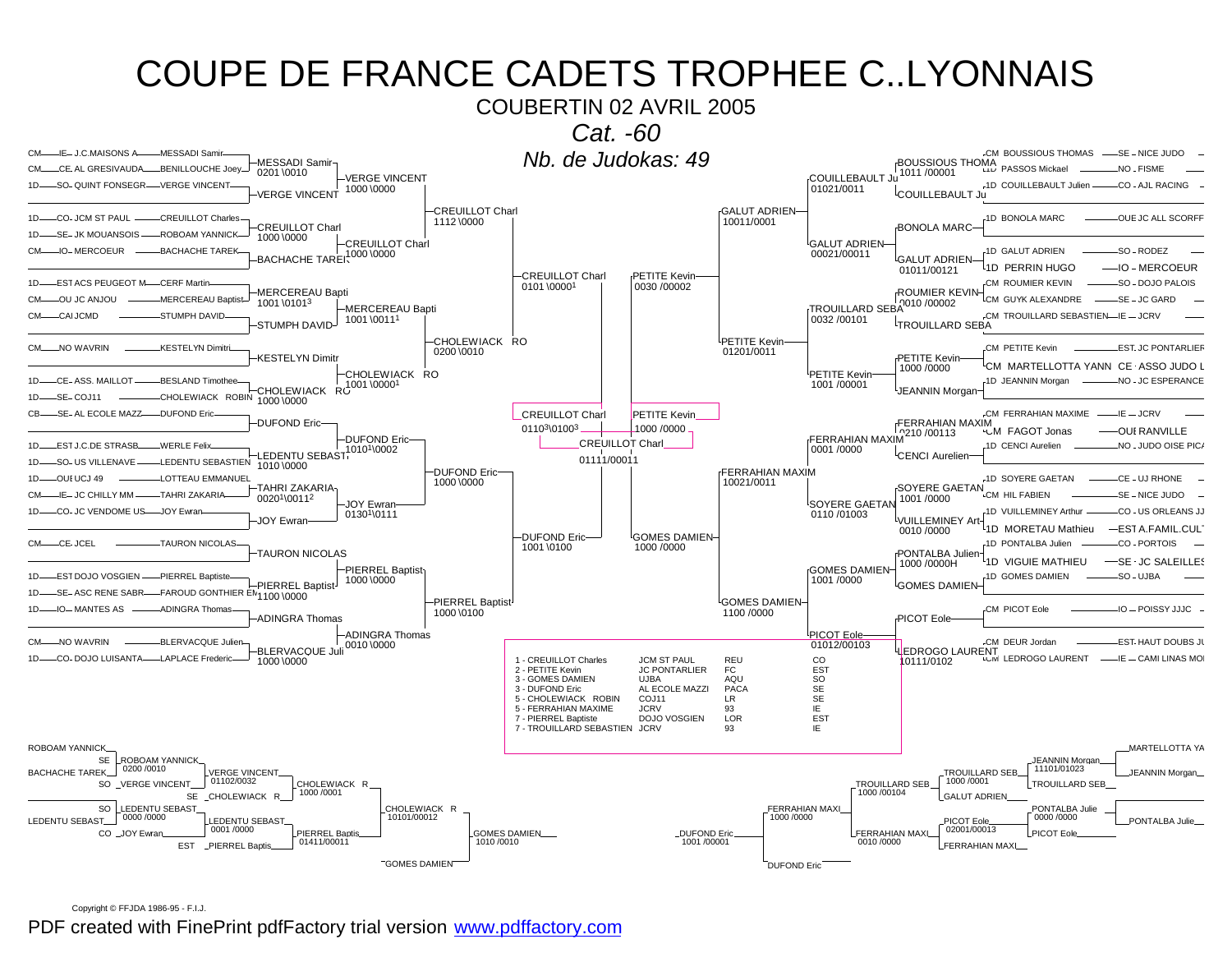

Copyright © FFJDA 1986-95 - F.I.J.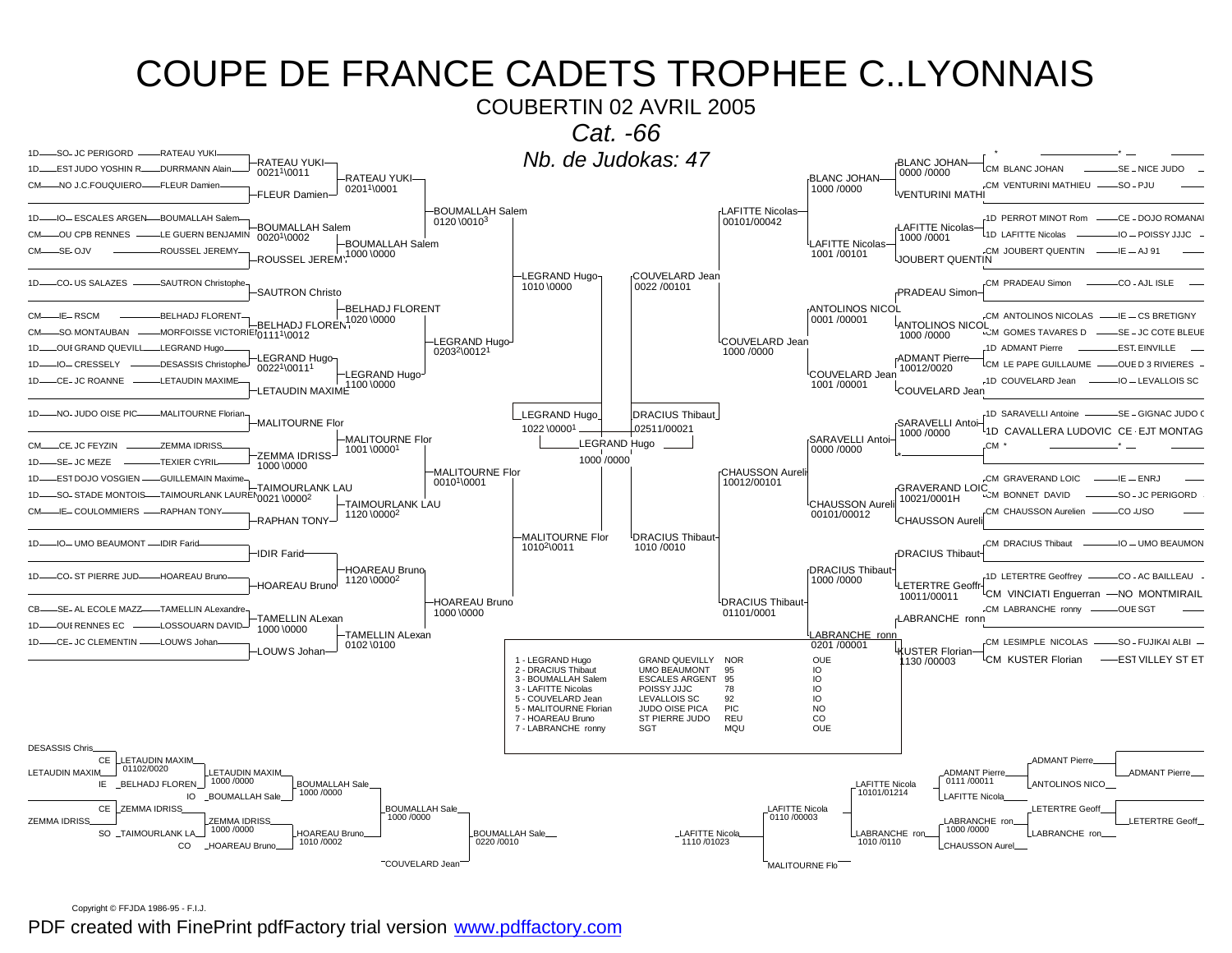

Copyright © FFJDA 1986-95 - F.I.J.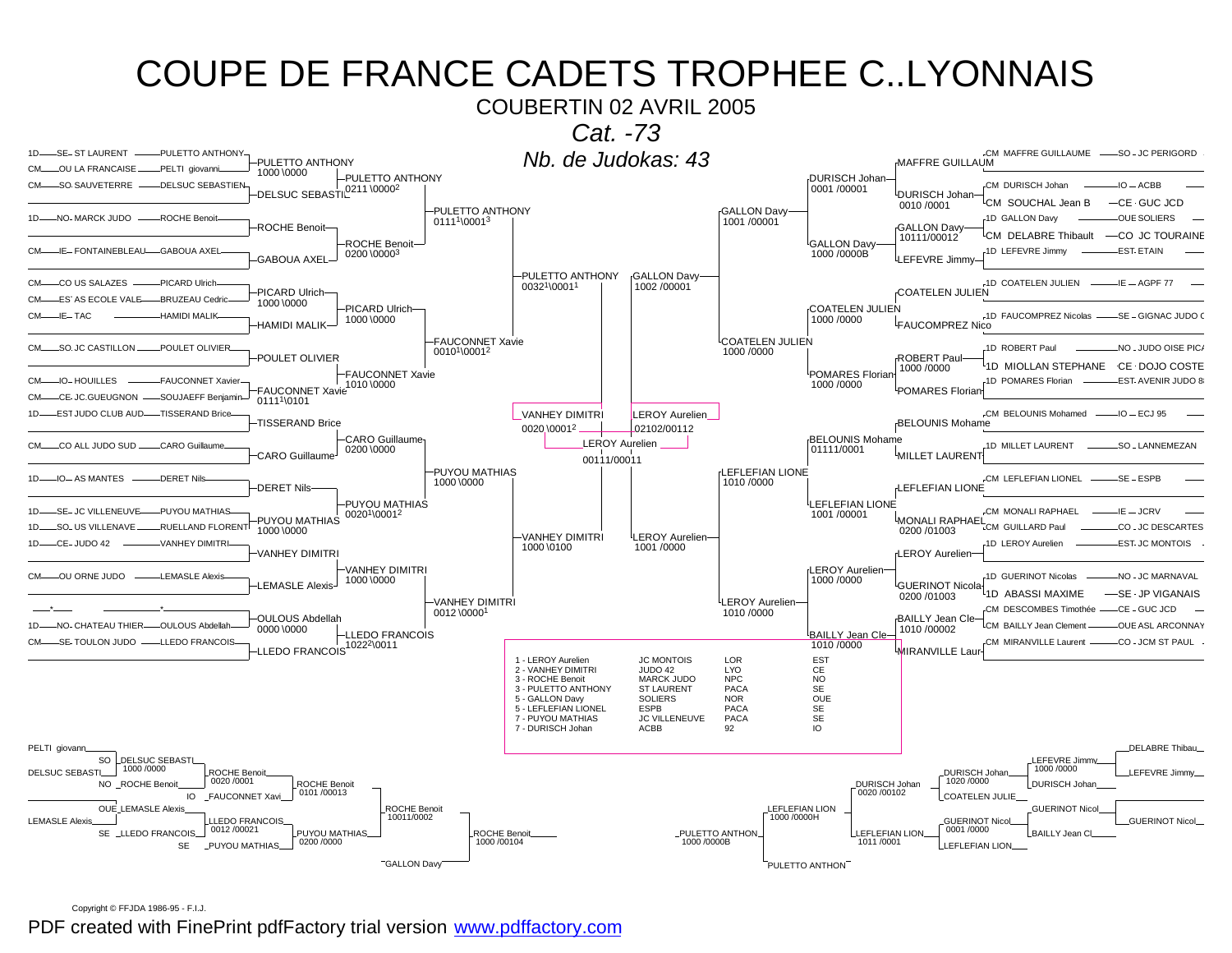COUBERTIN 02 AVRIL 2005



Copyright © FFJDA 1986-95 - F.I.J.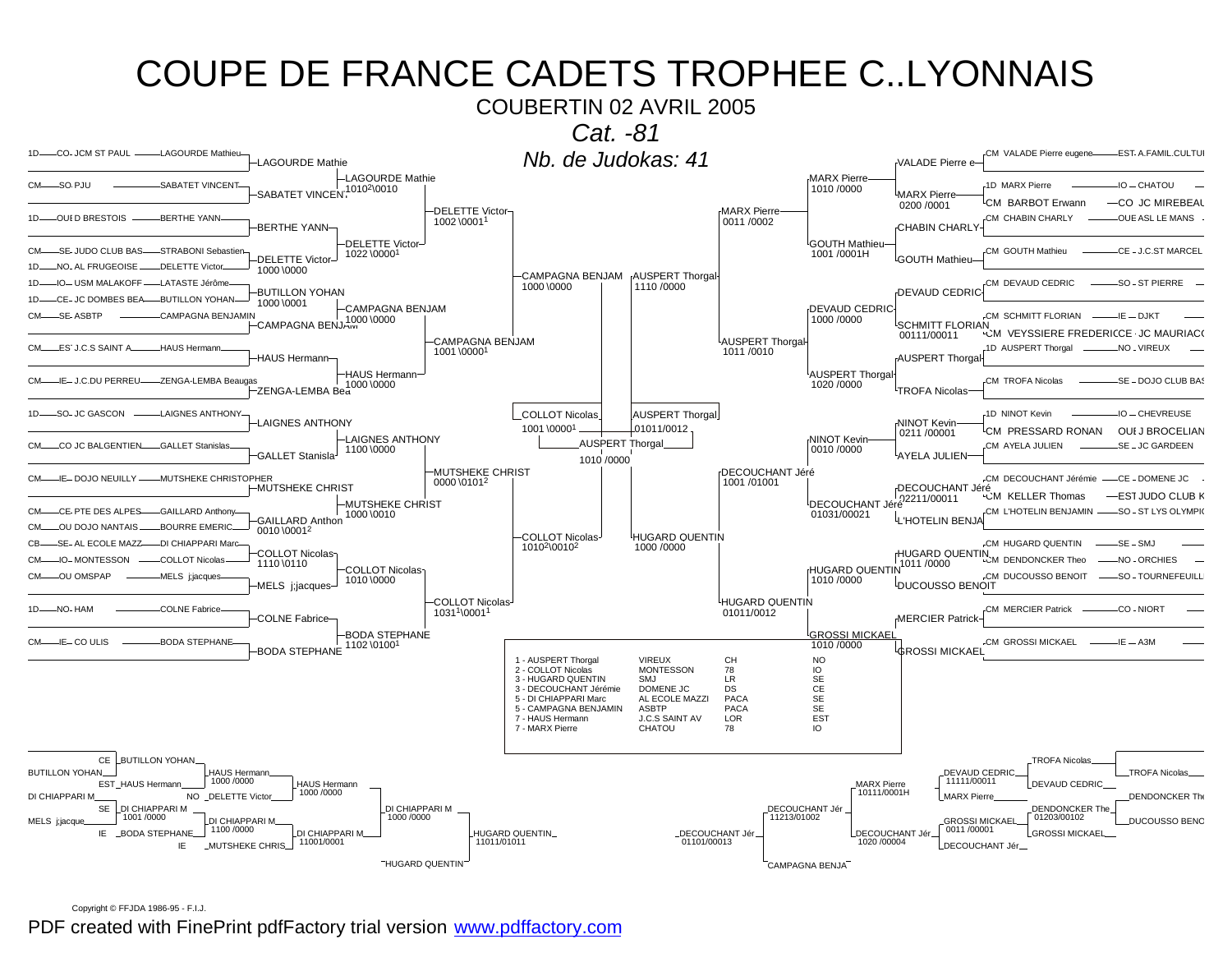COUBERTIN 02 AVRIL 2005



Copyright © FFJDA 1986-95 - F.I.J.